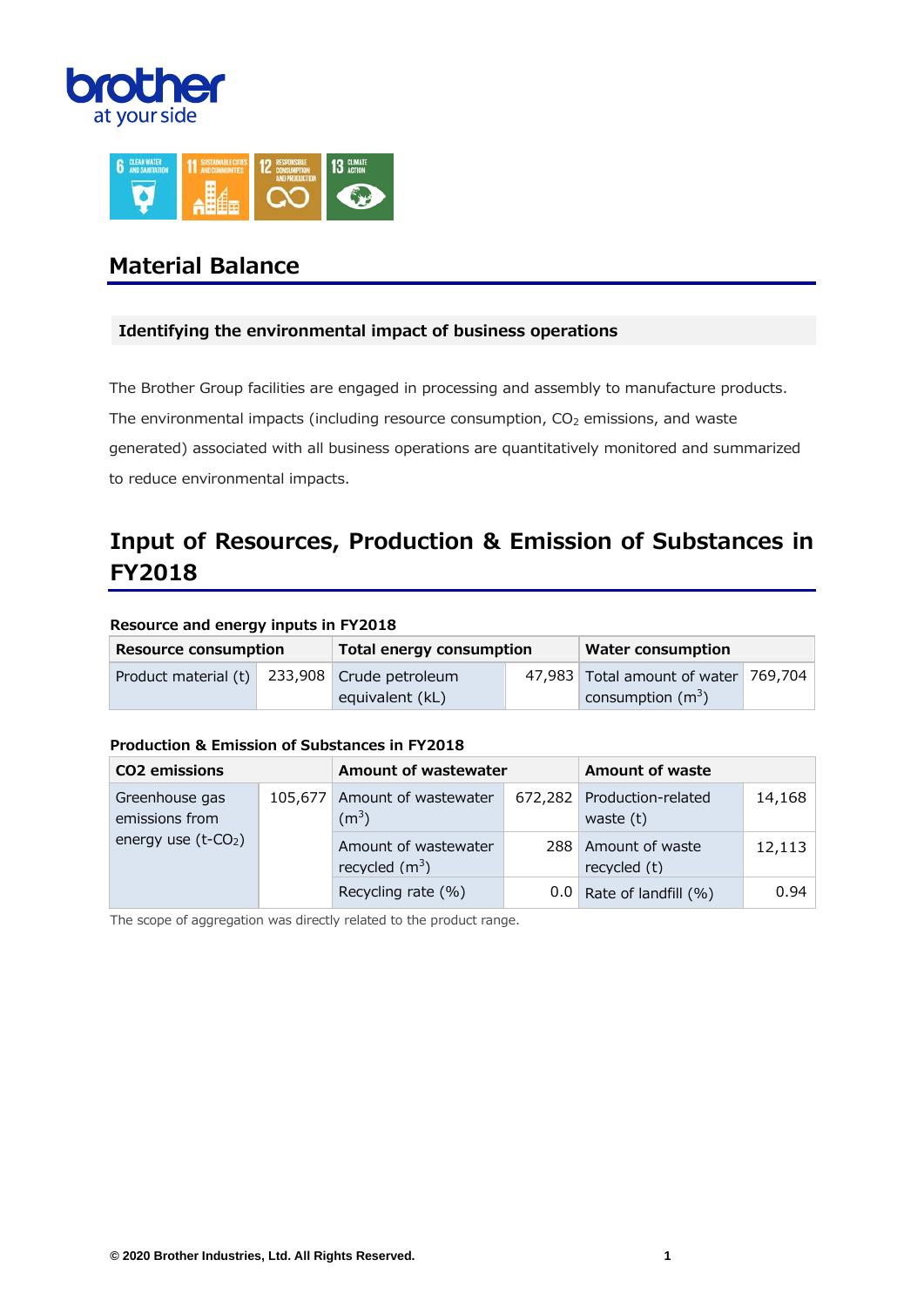

# **Calculation method**

|                             | Resource and energy inputs in FY2018                                                                                   |                                                                                                                                                                                                                                                                                                                                                           |                                 |  |  |  |
|-----------------------------|------------------------------------------------------------------------------------------------------------------------|-----------------------------------------------------------------------------------------------------------------------------------------------------------------------------------------------------------------------------------------------------------------------------------------------------------------------------------------------------------|---------------------------------|--|--|--|
| Resource<br>consumption     | The resource consumption is calculated by multiplying the shipments to major<br>products shipped in FY2018 per weight. |                                                                                                                                                                                                                                                                                                                                                           |                                 |  |  |  |
| Total energy<br>consumption | Total amount of electricity, gasoline, light oil, LPG, city gas, etc. consumed at target<br>business sites in FY2018   |                                                                                                                                                                                                                                                                                                                                                           |                                 |  |  |  |
|                             | Crude<br>petroleum<br>equivalent                                                                                       | Total amount of electricity, gasoline, light oil, LPG, city gas, etc.<br>consumed at target business sites in FY2018<br>*: The conversion rate for crude oil equivalent is based on the Appended Table 1<br>of the Ordinance for Enforcement of the Act on the Rational Use of Energy<br>enacted by the Japanese Ministry of Economy, Trade and Industry. |                                 |  |  |  |
| Water                       | Total amount of water consumed at target business sites in FY2018                                                      |                                                                                                                                                                                                                                                                                                                                                           |                                 |  |  |  |
| consumption                 | Underground water                                                                                                      | Clean water Industrial water $\cdot$                                                                                                                                                                                                                                                                                                                      | Measurement using a water meter |  |  |  |

|                             | Production and emission of substances in FY2018                                                                                                                                                                                                                                                                                                                                                                                               |                                                                                                                                                                                                                                          |  |  |  |
|-----------------------------|-----------------------------------------------------------------------------------------------------------------------------------------------------------------------------------------------------------------------------------------------------------------------------------------------------------------------------------------------------------------------------------------------------------------------------------------------|------------------------------------------------------------------------------------------------------------------------------------------------------------------------------------------------------------------------------------------|--|--|--|
| CO <sub>2</sub><br>emission | Based on the Brother Group Mid-term Environmental Action Plan 2018 (2016 $\sim$ 2018)<br>Calculated based on the location-based method (using the grid-average emission<br>factors in a certain area such as a country or region)<br>*: The sources of emission factors for the location-based method are as follows:<br>. IEA - CO2 EMISSIONS FROM FUEL COMBUSTION 2016 edition<br>$\cdot$ GHG Protocol - Calculation tools<br>$\cdot$ DEFRA |                                                                                                                                                                                                                                          |  |  |  |
| Amount of<br>wastewater     | The amount is equivalent to the amount of water intake. However, the amount is<br>calculated based on the measured wastewater amount or in accordance with the<br>formula set in respective regions (based on the amount of water intake), if such<br>measured amount or formula is available.                                                                                                                                                |                                                                                                                                                                                                                                          |  |  |  |
| Amount of<br>waste          | Production-<br>related<br>waste                                                                                                                                                                                                                                                                                                                                                                                                               | Total amount of waste (including metals, waste plastics, circuit boards,<br>sludge, waste oil/solvents, waste acids/alkalis, glass/ceramics, and<br>batteries) generated in the production process at target business sites in<br>FY2018 |  |  |  |

Environmental impact data for before FY2016 is available on the CSR Report PDF Download page.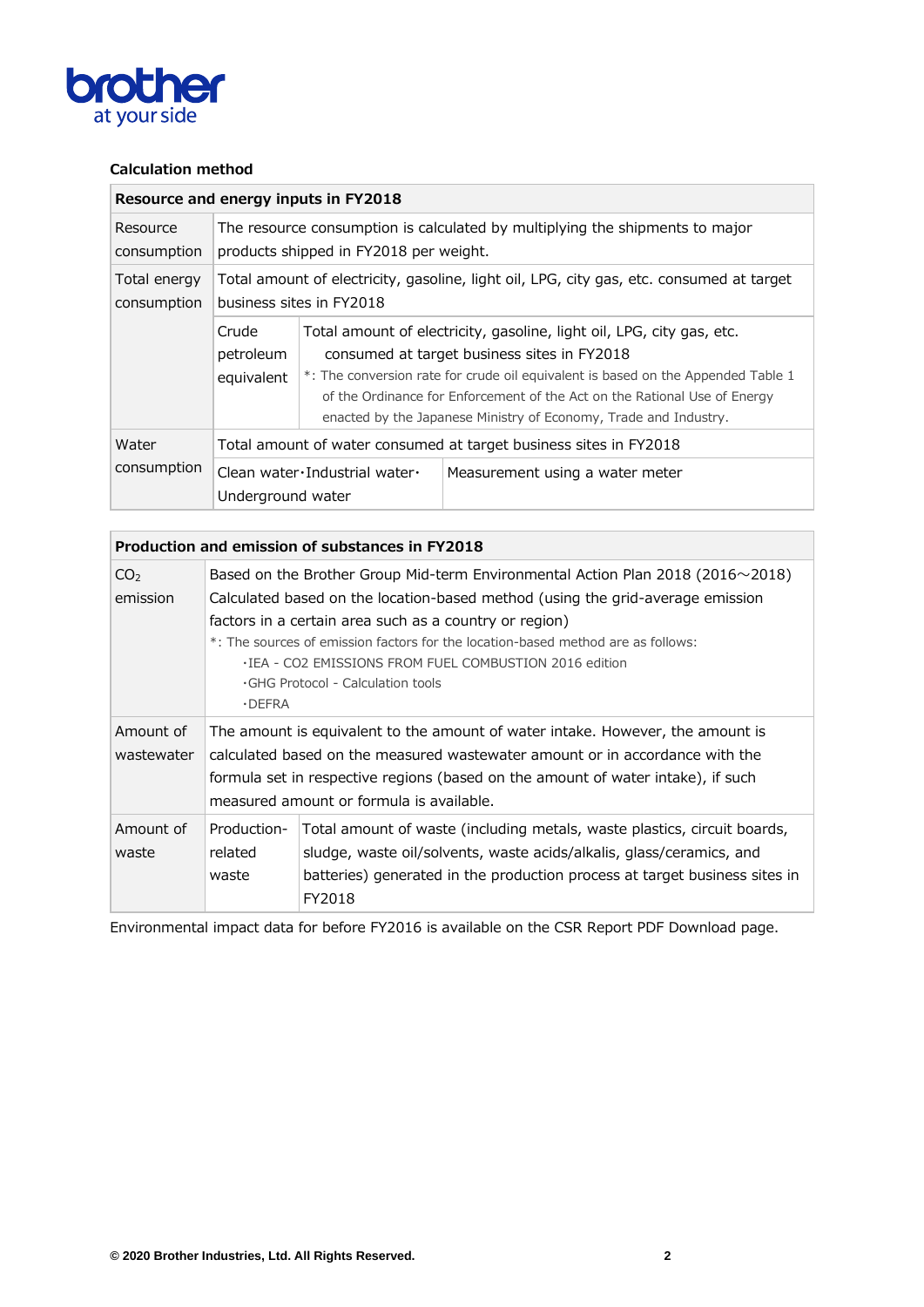

# **Environmental impact data of main business sites in FY2018**

#### **Resource consumption, Energy consumption**

|                                                                                                                                                                                                                                                                                                        | <b>Resource</b>    | <b>Energy consumption</b>   |                   |                          |                  |                   |                         |  |
|--------------------------------------------------------------------------------------------------------------------------------------------------------------------------------------------------------------------------------------------------------------------------------------------------------|--------------------|-----------------------------|-------------------|--------------------------|------------------|-------------------|-------------------------|--|
| Name of site                                                                                                                                                                                                                                                                                           | consumption<br>(t) | <b>Electricity</b><br>(MWh) | <b>LPG</b><br>(t) | City gas<br>$(1,000m^3)$ | Gasoline<br>(kL) | Light oil<br>(kL) | <b>Kerosene</b><br>(kL) |  |
| Eight business sites in Japan (head office of Brother Industries, Ltd.,<br>Mizuho Manufacturing Facility, Hoshizaki Manufacturing Facility,<br>Minato Manufacturing Facility, * Momozono Manufacturing Facility,<br>Kariya Manufacturing Facility, Research & Development Center,<br>Logistics Center) | 21,367             | 36,686                      | 0                 | 801                      | 41               | 3                 |                         |  |
| Nissei Corporation                                                                                                                                                                                                                                                                                     | 8834               | 31,084                      | 15                | 2,087                    | 32               | 3                 | 3                       |  |
| Mie Brother Precision Industries, Ltd.                                                                                                                                                                                                                                                                 | 236                | 551                         | $\Omega$          | $\Omega$                 | 2                | 0                 | 0                       |  |
| Brother Industries (U.K.) Ltd.                                                                                                                                                                                                                                                                         | 449                | 1,313                       | 0                 | 62                       |                  |                   | 0                       |  |
| Brother Industries (Slovakia) s.r.o.                                                                                                                                                                                                                                                                   | 876                | 600                         | 0                 | 64                       | 0                | 10                | 0                       |  |
| Taiwan Brother Industries, Ltd.                                                                                                                                                                                                                                                                        | 1,511              | 1,895                       | 4                 | $\Omega$                 | 0                | 0                 | 0                       |  |
| Zhuhai Brother Industries, Co., Ltd.                                                                                                                                                                                                                                                                   | 6,452              | 2,648                       | 0                 | 0                        | 5                | 5                 | 0                       |  |
| Brother Machinery Xian Co., Ltd.                                                                                                                                                                                                                                                                       | 8,978              | 10,571                      | 0                 | 325                      | 0.2              | フ                 | 0                       |  |
| Brother Technology (Shenzhen) Ltd.                                                                                                                                                                                                                                                                     | 44,218             | 21,808                      | 0                 | 352                      | 118              | 45                | 0                       |  |
| Brother Industries (Philippines), Inc.                                                                                                                                                                                                                                                                 | 29,382             | 23,794                      | 41                | $\Omega$                 | 0.5              | 0.1               | 0                       |  |
| Brother Industries (Vietnam) Ltd.                                                                                                                                                                                                                                                                      | 91,323             | 28,999                      | 103               | 0                        | 0                | 32                | 0                       |  |
| Brother Machinery Vietnam Co., Ltd.                                                                                                                                                                                                                                                                    | 2,410              | 3,283                       | 165               | $\Omega$                 | 0                | 4                 | 0                       |  |
| Brother Industries Saigon, Ltd                                                                                                                                                                                                                                                                         | 12,885             | 3,861                       | 0                 | 0                        | 0.2              | 0.7               | 0                       |  |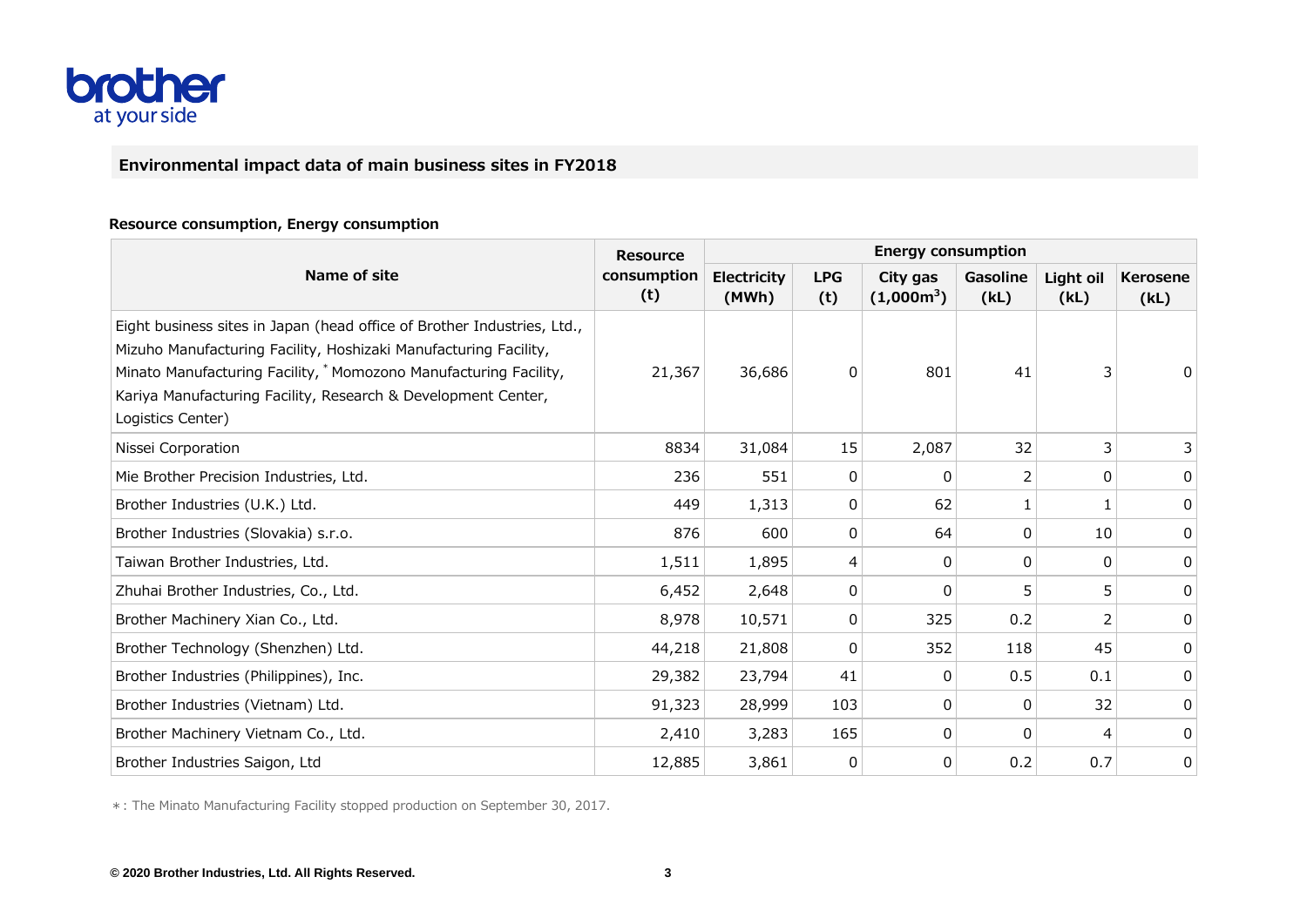

## **Energy-derived greenhouse gas emissions**

|                                                                                                                                                                                                                                                                                                        | Energy-derived greenhouse gas emissions (t-CO <sub>2</sub> ) |                       |              |  |  |  |  |
|--------------------------------------------------------------------------------------------------------------------------------------------------------------------------------------------------------------------------------------------------------------------------------------------------------|--------------------------------------------------------------|-----------------------|--------------|--|--|--|--|
| Name of site                                                                                                                                                                                                                                                                                           | Scope 1                                                      | Scope 2               |              |  |  |  |  |
|                                                                                                                                                                                                                                                                                                        |                                                              | <b>Location-based</b> | Market-based |  |  |  |  |
| Eight business sites in Japan (head office of Brother<br>Industries, Ltd., Mizuho Manufacturing Facility, Hoshizaki<br>Manufacturing Facility, Minato Manufacturing Facility, *<br>Momozono Manufacturing Facility, Kariya Manufacturing<br>Facility, Research & Development Center, Logistics Center) | 1,615                                                        | 19,810                | 17,793       |  |  |  |  |
| Nissei Corporation                                                                                                                                                                                                                                                                                     | 4,081                                                        | 16,785                | 15,076       |  |  |  |  |
| Mie Brother Precision Industries, Ltd.                                                                                                                                                                                                                                                                 | 4                                                            | 298                   | 267          |  |  |  |  |
| Brother Industries (U.K.) Ltd.                                                                                                                                                                                                                                                                         | 123                                                          | 458                   | 523          |  |  |  |  |
| Brother Industries (Slovakia) s.r.o.                                                                                                                                                                                                                                                                   | 166                                                          | 101                   | 0            |  |  |  |  |
| Taiwan Brother Industries, Ltd.                                                                                                                                                                                                                                                                        | 12                                                           | 1,105                 | 1,002        |  |  |  |  |
| Zhuhai Brother Industries, Co., Ltd.                                                                                                                                                                                                                                                                   | 24                                                           | 1,740                 | 1,740        |  |  |  |  |
| Zhuhai Brother Industries, Co., Ltd.                                                                                                                                                                                                                                                                   | 621                                                          | 6,945                 | 6,945        |  |  |  |  |
| Brother Technology (Shenzhen) Ltd.                                                                                                                                                                                                                                                                     | 3,050                                                        | 14,328                | 14,328       |  |  |  |  |
| Brother Industries (Philippines), Inc.                                                                                                                                                                                                                                                                 | 125                                                          | 14,609                | 22,521       |  |  |  |  |
| Brother Industries (Vietnam) Ltd.                                                                                                                                                                                                                                                                      | 1,820                                                        | 13,920                | 13,920       |  |  |  |  |
| Brother Machinery Vietnam Co., Ltd.                                                                                                                                                                                                                                                                    | 505                                                          | 1,576                 | 1,576        |  |  |  |  |
| Brother Industries Saigon, Ltd                                                                                                                                                                                                                                                                         | $\overline{2}$                                               | 1,854                 | 1,854        |  |  |  |  |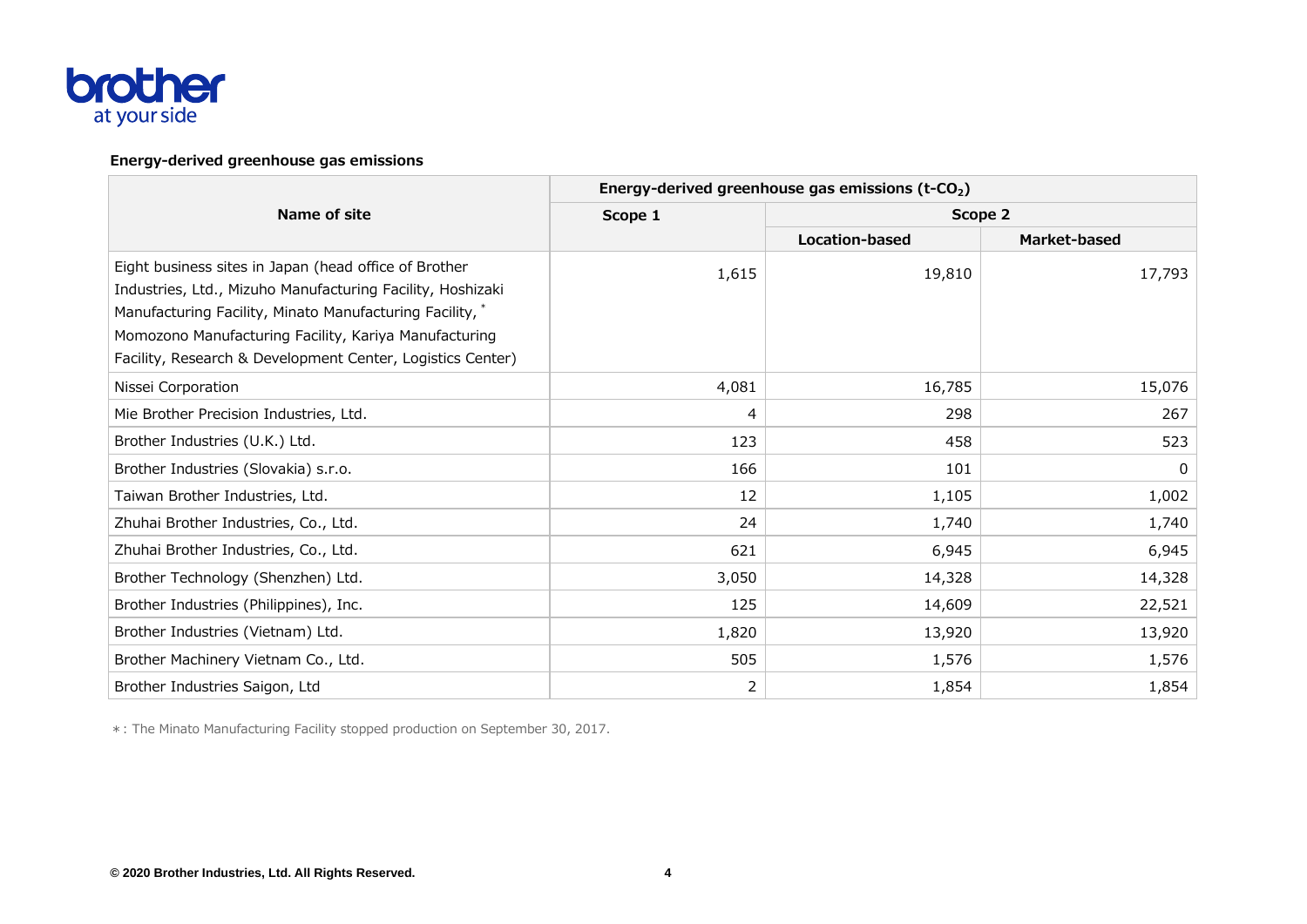

#### **Water intake, Amount of wastewater, Amount of recycled water**

|                                                                                                                                                                                                                                                                         | Water intake (m) |                      |                           |              | Amount of wastewater (m) | <b>Amount</b> | Rate of                        |                          |
|-------------------------------------------------------------------------------------------------------------------------------------------------------------------------------------------------------------------------------------------------------------------------|------------------|----------------------|---------------------------|--------------|--------------------------|---------------|--------------------------------|--------------------------|
| Name of site                                                                                                                                                                                                                                                            | Clean<br>water   | Industria<br>I water | Under-<br>ground<br>water | <b>River</b> | <b>Sewer</b><br>system   | <b>Others</b> | of<br>recycled<br>water<br>(m) | recycled<br>water<br>(%) |
| Eight business sites in Japan (head office of Brother<br>Industries, Ltd., Mizuho Manufacturing Facility, Hoshizaki<br>Manufacturing Facility, Minato Manufacturing Facility, *<br>Momozono Manufacturing Facility, Research & Development<br>Center, Logistics Center) | 73,623           | 0                    | 0                         | 0            | 72,060                   | 136           | 0                              | 0.0                      |
| Eight business sites in Japan (Manufacturing Facility, Kariya)                                                                                                                                                                                                          | 18,642           | 0                    | 0                         | 18,642       | 0                        | $\Omega$      | $\Omega$                       | 0.0                      |
| Nissei Corporation                                                                                                                                                                                                                                                      | 78,217           | 0                    | 0                         | 0            | 21,248                   | $\mathbf{0}$  | $\Omega$                       | 0.0                      |
| Mie Brother Precision Industries, Ltd.                                                                                                                                                                                                                                  | 50               | 0                    | 1,342                     | 1,392        | 0                        | 0             | 0                              | 0.0                      |
| Brother Industries (U.K.) Ltd.                                                                                                                                                                                                                                          | 1,819            | 0                    | 0                         | 0            | 1,819                    | 0             | 0                              | 0.0                      |
| Brother Industries (Slovakia) s.r.o.                                                                                                                                                                                                                                    | $\Omega$         | 0                    | 2,551                     | 0            | 2,551                    | 0             | 0                              | 0.0                      |
| Taiwan Brother Industries, Ltd.                                                                                                                                                                                                                                         | 10,699           | 0                    | 0                         | 0            | 8,839                    | 0             | 0                              | 0.0                      |
| Zhuhai Brother Industries, Co., Ltd.                                                                                                                                                                                                                                    | 69,863           | 0                    | 0                         | 0            | 62,877                   | 0             | 0                              | 0.0                      |
| Brother Machinery Xian Co., Ltd.                                                                                                                                                                                                                                        | 29,900           | 0                    | 0                         | 0            | 23,394                   | 0             | $\Omega$                       | 0.0                      |
| Brother Technology (Shenzhen) Ltd.: Baolong Manufacturing<br>Facility                                                                                                                                                                                                   | 141,489          | $\mathbf{0}$         | 0                         | $\Omega$     | 141,489                  | 0             | 270                            | 0.2                      |
| Brother Technology (Shenzhen) Ltd.: Nanwan Manufacturing<br>Facility                                                                                                                                                                                                    | 52,159           | 0                    | $\mathsf{O}$              | 52,159       | 0                        | $\Omega$      | $\Omega$                       | 0.0                      |
| Brother Industries (Philippines), Inc.                                                                                                                                                                                                                                  | $\mathbf{0}$     | 0                    | 95,923                    | $\Omega$     | 81,535                   | $\Omega$      | 0                              | 0.0                      |
| Brother Industries (Vietnam) Ltd.                                                                                                                                                                                                                                       | 151,571          | $\pmb{0}$            | 0                         | 151,571      | 0                        | $\Omega$      | 0                              | 0.0                      |
| Brother Machinery Vietnam Co., Ltd.                                                                                                                                                                                                                                     | 12,168           | 0                    | $\mathbf{0}$              | 0            | 8,534                    | 286           | 18                             | 0.1                      |
| Brother Industries Saigon, Ltd                                                                                                                                                                                                                                          | 29,688           | 0                    | 0                         | 0            | 23,750                   | 0             | 0                              | 0.0                      |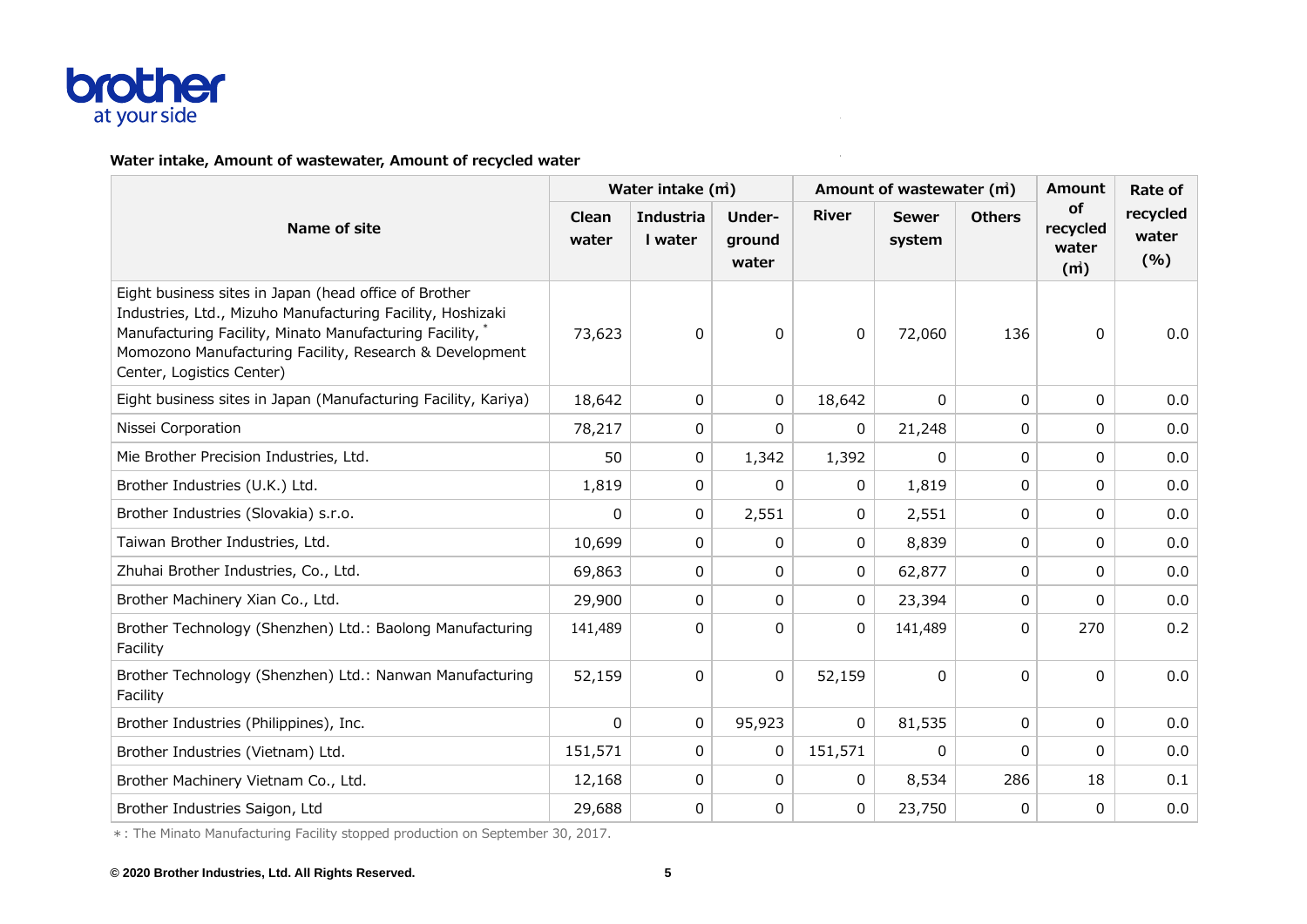

## **Water pollution load**

| Name of site                                                       | Water pollution load (mg/L) |                          |                          |           |  |  |  |
|--------------------------------------------------------------------|-----------------------------|--------------------------|--------------------------|-----------|--|--|--|
|                                                                    | <b>BOD</b>                  | <b>COD</b>               | n-hexane                 | <b>SS</b> |  |  |  |
| Eight business sites in Japan (Hoshizaki Manufacturing Facility)   | 165.0                       | —                        | 6.5                      |           |  |  |  |
| Eight business sites in Japan (Kariya Manufacturing Facility)      | 1.3                         | 9.7                      | -                        |           |  |  |  |
| Eight business sites in Japan (Logistics Center)                   | 10.9                        | $\overline{\phantom{m}}$ | 1.0                      |           |  |  |  |
| Nissei Corporation                                                 | 54.9                        | 4.3                      | 0.7                      | 3.9       |  |  |  |
| Mie Brother Precision Industries, Ltd.                             | 2.0                         | 9.0                      | —                        | 9.0       |  |  |  |
| Brother Industries (U.K.) Ltd.                                     |                             |                          | $\overline{\phantom{m}}$ |           |  |  |  |
| Brother Industries (Slovakia) s.r.o.                               | 2.7                         | 14.4                     | $\overline{\phantom{m}}$ | 3.8       |  |  |  |
| Taiwan Brother Industries, Ltd.                                    | 7.3                         | 28.7                     | —                        | 3.7       |  |  |  |
| Zhuhai Brother Industries, Co., Ltd.                               | 8.5                         | 34.5                     |                          | 28.0      |  |  |  |
| Brother Machinery Xian Co., Ltd.                                   | 9.0                         | 53.5                     | 0.8                      | 9.7       |  |  |  |
| Brother Technology (Shenzhen) Ltd.: Baolong Manufacturing Facility | 19.4                        | 67.0                     | 0.9                      | 117.0     |  |  |  |
| Brother Technology (Shenzhen) Ltd.: Nanwan Manufacturing Facility  | 5.4                         | 23.0                     | 0.1                      | 39.0      |  |  |  |
| Brother Industries (Philippines), Inc.                             | 27.2                        | 66.3                     | 1.7                      | 20.3      |  |  |  |
| Brother Industries (Vietnam) Ltd.                                  | 19.0                        | 29.2                     | $\overline{\phantom{m}}$ |           |  |  |  |
| Brother Machinery Vietnam Co., Ltd.                                | 5.0                         | 12.0                     | 1.0                      | 6.0       |  |  |  |
| Brother Industries Saigon, Ltd                                     | 73.0                        | 161.0                    |                          |           |  |  |  |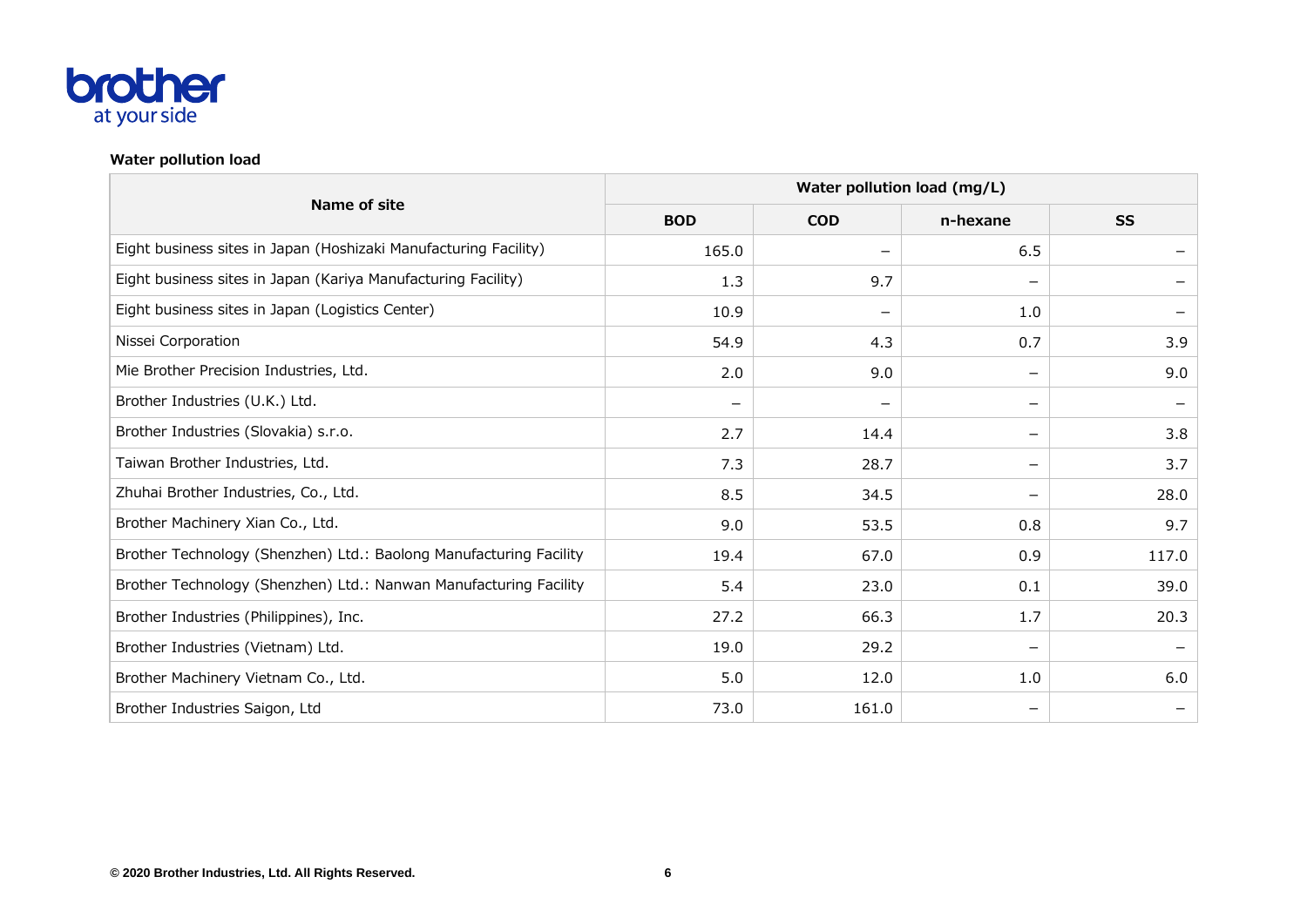

#### **Waste amount**

Target: Reduction of waste amount compared to the previous FY Actual: Increase of 991 tons compared to 13,177 tons in the previous FY

|                                                                                                                                                                                                                                                                                                        | <b>Waste amount</b>                        |                                     |                                    |                                      |                                        |                                    |                                      |  |  |
|--------------------------------------------------------------------------------------------------------------------------------------------------------------------------------------------------------------------------------------------------------------------------------------------------------|--------------------------------------------|-------------------------------------|------------------------------------|--------------------------------------|----------------------------------------|------------------------------------|--------------------------------------|--|--|
| Name of site                                                                                                                                                                                                                                                                                           | <b>Production-</b><br>related<br>waste (t) | <b>Material</b><br>recycling<br>(t) | <b>Thermal</b><br>recycling<br>(t) | <b>Incineration</b><br>amount<br>(t) | <b>Other</b><br>disposal<br>amount (t) | Amount of<br>landfill<br>waste (t) | Rate of<br>landfill<br>waste $(\% )$ |  |  |
| Eight business sites in Japan (head office of Brother<br>Industries, Ltd., Mizuho Manufacturing Facility, Hoshizaki<br>Manufacturing Facility, Minato Manufacturing Facility, *<br>Momozono Manufacturing Facility, Kariya Manufacturing<br>Facility, Research & Development Center, Logistics Center) | 1,916                                      | 1,709                               | 170                                | 37                                   | 0                                      | 0                                  | 0                                    |  |  |
| Nissei Corporation                                                                                                                                                                                                                                                                                     | 3,481                                      | 2,541                               | 939                                | 0                                    | 0                                      | 0                                  | 0                                    |  |  |
| Mie Brother Precision Industries, Ltd.                                                                                                                                                                                                                                                                 | 88                                         | 68                                  | 20                                 | 0                                    | 0                                      | 0                                  | 0                                    |  |  |
| Brother Industries (U.K.) Ltd.                                                                                                                                                                                                                                                                         | 253                                        | 243                                 | 10                                 | 0                                    | 0                                      | 0                                  | 0                                    |  |  |
| Brother Industries (Slovakia) s.r.o.                                                                                                                                                                                                                                                                   | 570                                        | 486                                 | 81                                 | 2                                    | 0                                      | 0                                  | 0                                    |  |  |
| Taiwan Brother Industries, Ltd.                                                                                                                                                                                                                                                                        | 821                                        | 20                                  | 0                                  | 55                                   | 746                                    | 0                                  | 0                                    |  |  |
| Zhuhai Brother Industries, Co., Ltd.                                                                                                                                                                                                                                                                   | 210                                        | 174                                 | 0                                  | 31                                   | 3                                      |                                    | 0                                    |  |  |
| Brother Machinery Xian Co., Ltd.                                                                                                                                                                                                                                                                       | 572                                        | 397                                 | 0                                  | 105                                  | 70                                     | 0                                  | 0                                    |  |  |
| Brother Technology (Shenzhen) Ltd.                                                                                                                                                                                                                                                                     | 715                                        | 597                                 | 113                                | 0                                    | 5                                      | 0                                  | 0                                    |  |  |
| Brother Industries (Philippines), Inc.                                                                                                                                                                                                                                                                 | 1,461                                      | 1,317                               | 0                                  | 0                                    | 0                                      | 123                                | 8                                    |  |  |
| Brother Industries (Vietnam) Ltd.                                                                                                                                                                                                                                                                      | 3,136                                      | 2,761                               | 0                                  | 375                                  | 0                                      | $\Omega$                           | 0                                    |  |  |
| Brother Machinery Vietnam Co., Ltd.                                                                                                                                                                                                                                                                    | 576                                        | 89                                  | 32                                 | 54                                   | 391                                    | 10                                 | 2                                    |  |  |
| Brother Industries Saigon, Ltd                                                                                                                                                                                                                                                                         | 370                                        | 345                                 | 0                                  | 25                                   | 0                                      | 0                                  | 0                                    |  |  |

To help use resources effectively and prevent resource depletion, the Brother Group ensures activities are carried out to curb waste generation, reduce emissions, and achieve "zero landfill waste" (meaning that less than 1% of waste generated at factories is sent to landfill). \*: The Minato Manufacturing Facility stopped production on September 30, 2017.